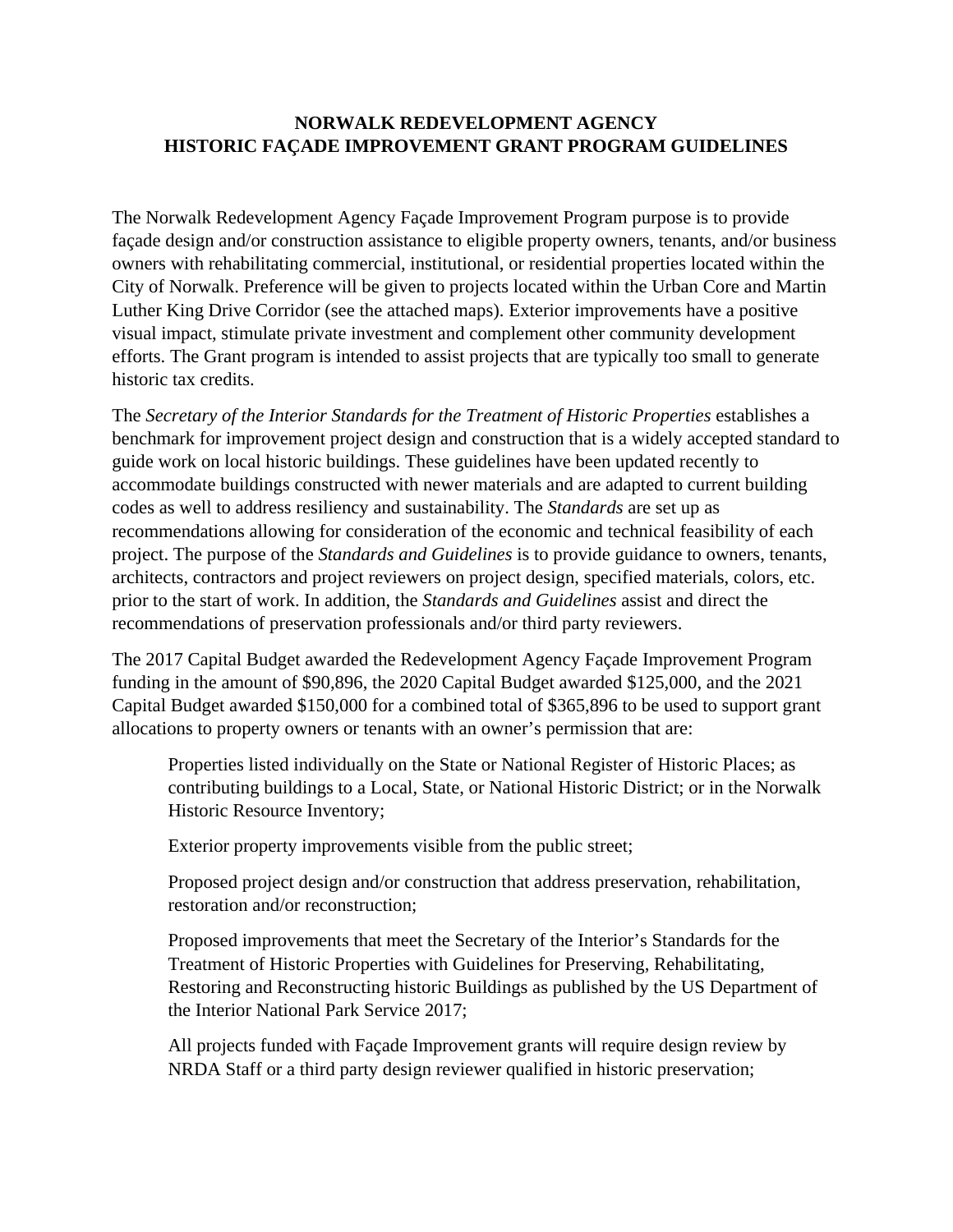These Façade Improvement Program Guidelines have been developed in collaboration with the Norwalk Historical Commission.

Up to \$50,000 in grant funding may be available for eligible project applicants.

It is recommended that nonprofit applicants consider one or more of the following programs:

*Connecticut SHPO Survey and Planning Grants* – https://portal.ct.gov/DECD/Content/Historic-Preservation/02 Review Funding Opportunities/Grant-Opportunities/Survey-and-Planning-Grants

*Connecticut SHPO Historic Restoration Fund Grant* https://portal.ct.gov/DECD/Content/Historic-Preservation/02\_Review\_Funding\_Opportunities/Grant-Opportunities/Historic-Restoration-Fund-Grants

*Preservation Connecticut Maintenance and Repair Grant* https://preservationct.org/current-funding

It is recommended that for profit applicants consider one or more of the following programs:

*Federal Historic Rehabilitation Tax Credits* https://portal.ct.gov/DECD/Content/Historic-Preservation/02\_Review\_Funding\_Opportunities/Tax-Credits/Federal-Historic-Preservation-Tax-Credit

*Connecticut State Historic Rehabilitation Tax Credit*  https://portal.ct.gov/DECD/Content/Historic-Preservation/02\_Review\_Funding\_Opportunities/Tax-Credits/Historic-Rehabilitation-Tax-Credit

Residential property owners are encouraged to look into the Norwalk Redevelopment Agency's *Residential Façade Improvement Grant Program* https://www.norwalkct.org/1612/Residential-Facade-Improvement-Grant

Owners of commercial storefront businesses are encouraged to look into the City of Norwalk's *Storefront Improvement Program* -

https://www.norwalkct.org/DocumentCenter/View/15126/Storefront-Improvement-Program-Application---Guidelines

If you are interested in applying for a grant, learning more about the application process, or finding out if your project is eligible to participate in the program, please reach out to our Norwalk Redevelopment Agency Staff:

Jonathan Hopkins jhopkins@norwalkct.org (203) 854-7810 ext.46787

Stephen Ivan sivan@norwalkct.org (203) 854-7810 ext.46784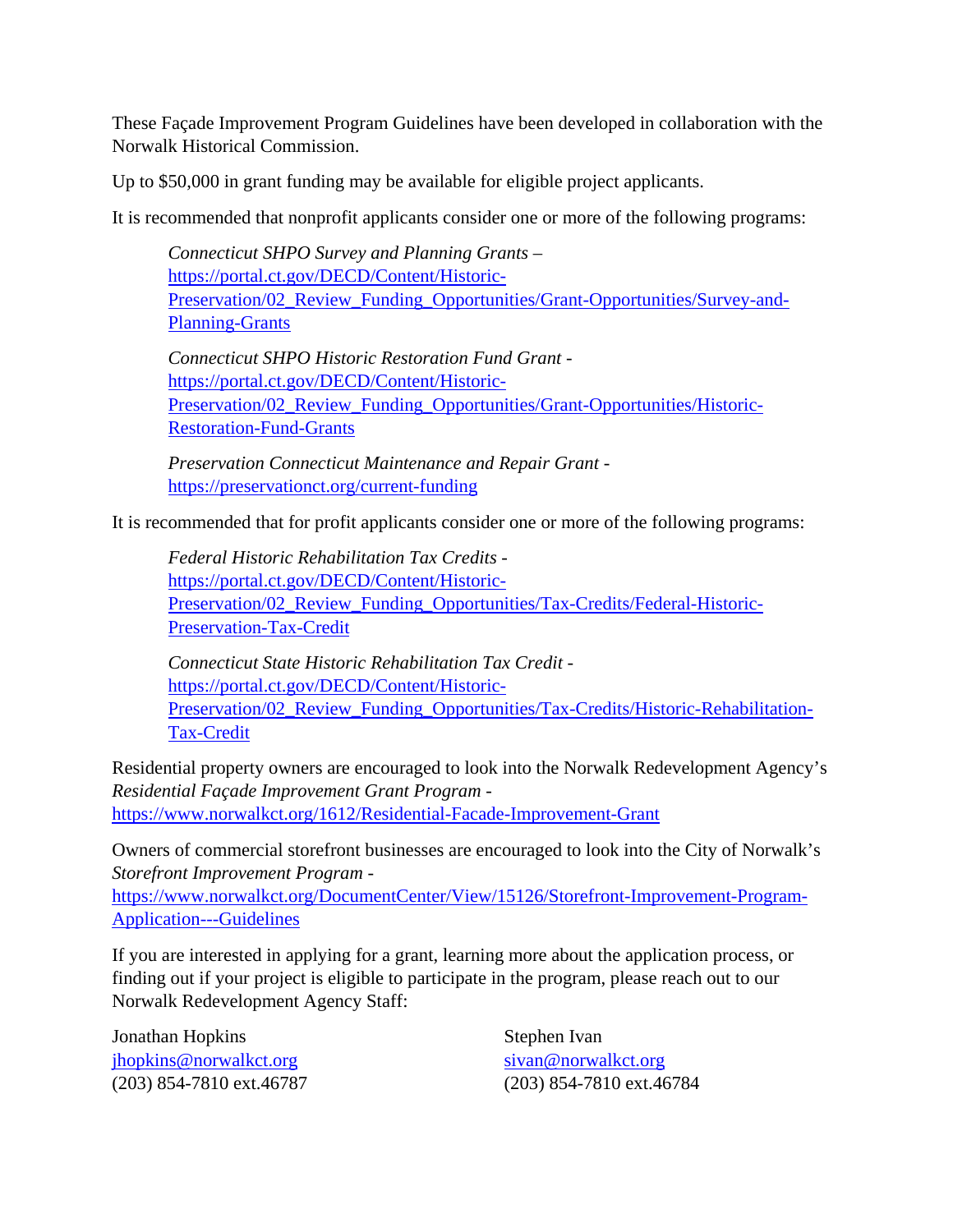## **City of Norwalk – Urban Core Map**

## NORWALK'S **URBAN CORE**

This map depicts the geographic jurisdiction of the Norwalk Redevelopment Agency.



*Map of Norwalk's Urban Core*